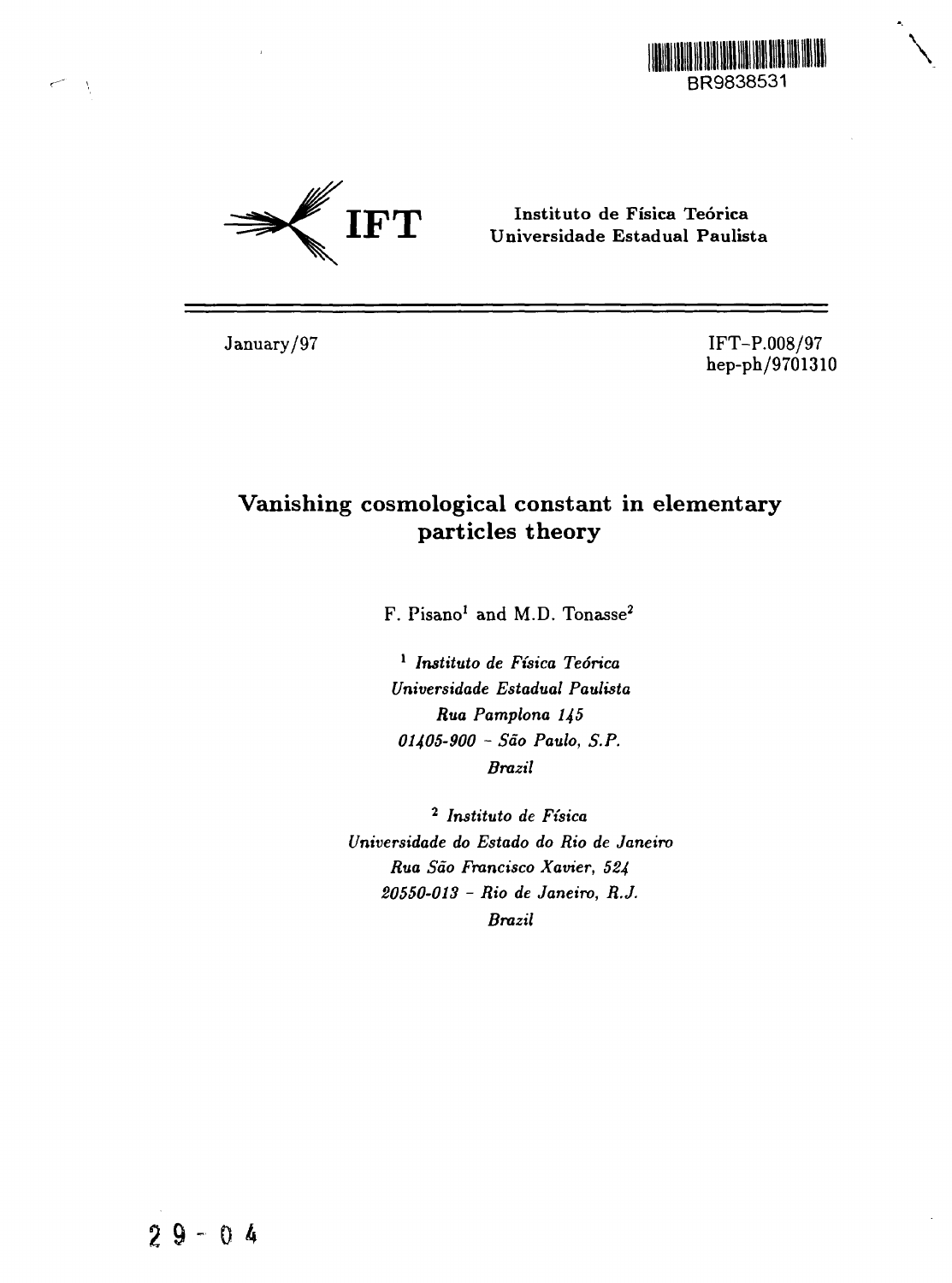## **Vanishing cosmological constant in elementary particles theory**

F. Pisano<sup>a</sup> and M.D. Tonasse<sup>b</sup>

*"Instituto do Fisica Teorica, Universidade Estadual Paulista Rua Pamplona 145 - 01405-000, Sao Paulo, SP, Brazil \** <sup>6</sup> Instituto de Física, Universidade do Estado do Rio de Janeiro,

*Run Sao PYancisco Xnvicr 524 20550-0IS, Rio de Janeiro, RJ, Brazil*

### **Abstract**

The quest of a vanishing cosmological constant is considered in the simplest anomaly-free ehiral gauge extension of the electroweak standard model where the new physics is limited to a well defined additional flavordynamics above the Fermi scale, namely up to a few TeVs by matching the gauge coupling constants at. the electroweak scale, and with an extended Higgs structure. In contrast to the electroweak standard model, it is shown how the extended scalar sector of the theory allows a vanishing or a very small cosmological constant. The details of the cancellation mechanism are presented. At accessible energies the theory is indistinguishable from the standard model of elementary particles and it is in agreement with all existing data.

PACS numbers: 12.15.Cc: Extensions of gauge or Higgs sector;

 $\overline{a}$ 

i)8.8().-k: Cosmology

Typeset using REVTEX

'Address after March 1997: *Instituto de Fisica, Universidade Federal do Parana, 81531-990, Curitiba. PR, Brazil*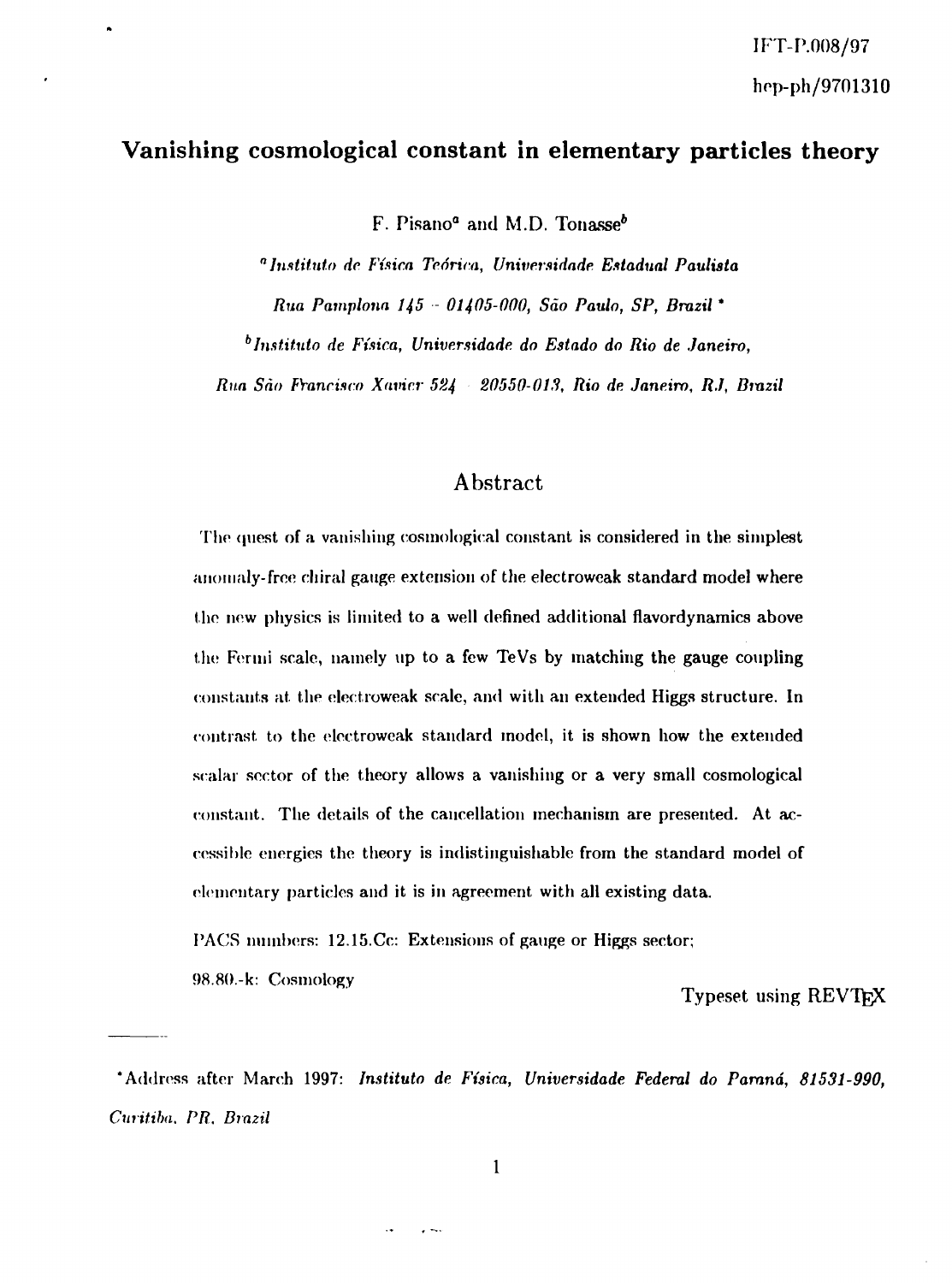All astronomical surveys agree that there is no evidence for any spacetime distortion due to a nonvanishing cosmological constant [1] which is many orders of magnitude smaller than that estimated in theories of elementary particles. Up to distances which are accessible to astronomers, about 10 billion light-years, or  $10^{28}$  cm, the magnitude of the cosmological constant must be smaller than  $10^{-56}$  cm<sup>-2</sup>  $\approx 10^{-84}$  GeV<sup>2</sup>. The possible presence of the cosmological constant  $\Lambda$  in the Einstein's field equations

$$
R_{\mu\nu} - \left(\frac{1}{2}R - \Lambda\right)g_{\mu\nu} = \frac{8\pi G}{c^4}T_{\mu\nu} \tag{1}
$$

can eventually be vindicated by measuring exponential deviations from the standard matter dominated spatially flat Friedman-Robertson-Walker universe scale factor  $R(t) \sim t^{2/3}$ . The influence of matter on the metric is determined by the energy-momentum tensor  $T_{\mu\nu}$ . The component  $T_{00}$  is the energy density and the coefficient  $c^4/8\pi G \approx 5 \times 10^{45}$  g  $\times$  cm  $\times$  sec<sup>-2</sup>, where *G* is the Newtonian gravitational constant, measures the elasticity of the vacuum. The cosmological constant is, according to astronomical evidence, very close to zero. There is no understanding of why  $\Lambda$  should be close or equal to zero. This question of the cosmological constant problem, which consists in understanding a possible cancellation, is widely regarded as one of the most significative mysteries of the modern cosmology. A proposal for solution, due to Baum-Hawking-Coleman [2], has attracted much attention. It argues that the vanishing of the cosmological constant is closely related to a wormhole-induced quantum instability of the theory. The observable value of the cosmologieal constant could not be an absolutely fundamental c-number parameter but a dynamical quantum variable with the meaning of topological changes, such as baby universes and wormholes [3]. Nowhere, in physics, we find a greater divergence between theory and experiment than in the cosmological constant problem. As emphasized by Weinberg [4], for a particle physicist, all the values in the observationally allowed range, extending up to values that would make up most of the critical density required in a spatially flat Robertson-Walker universe, seem ridiculously implausible. We should remark that all the standard cosmological model is faced by a severe hierarchical problem, the vacuum energy of the actual universe is extremely fine timed to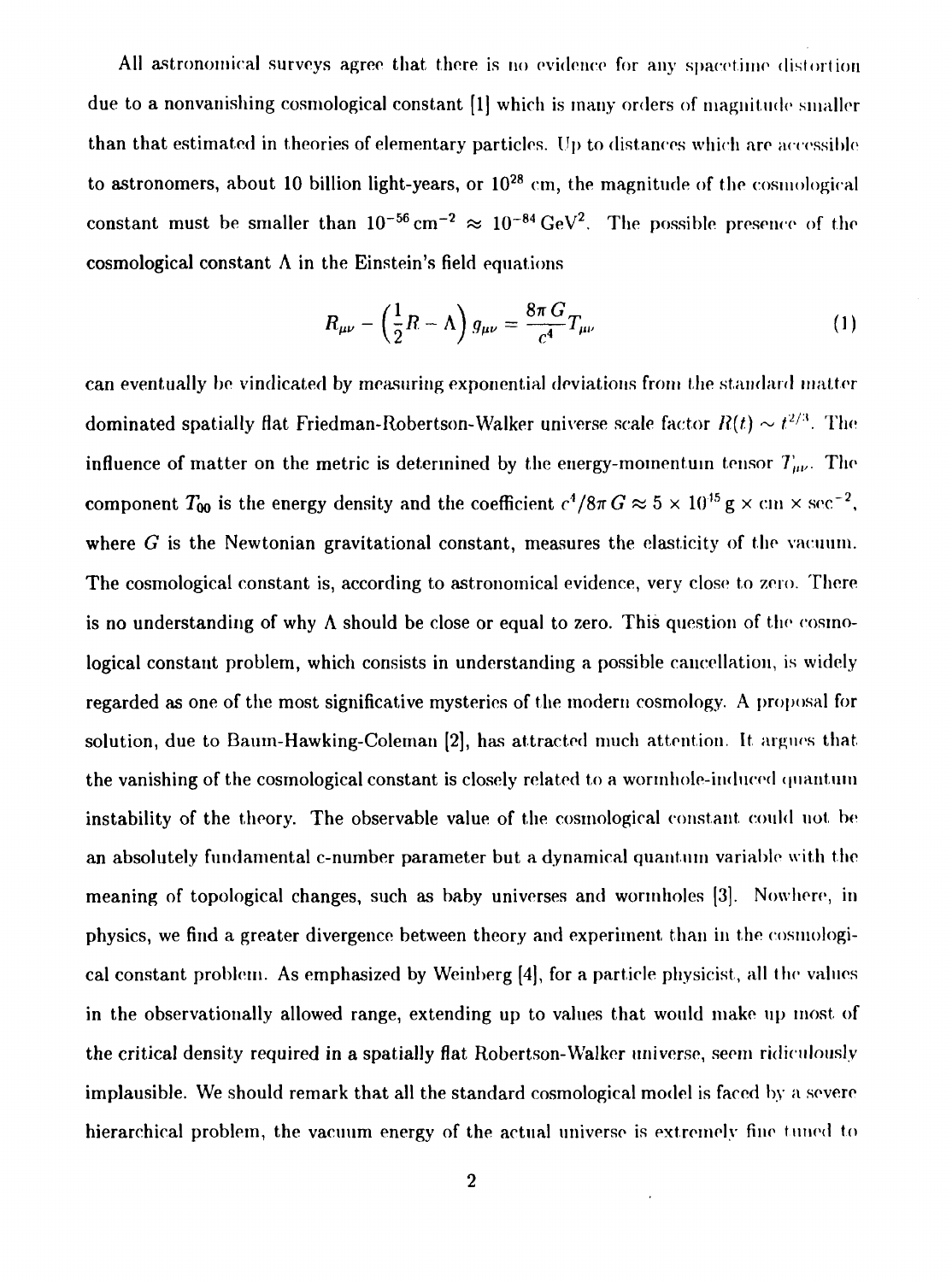zero  $[5]$ .

In elementary particle theory the underlying gauge symmetry is larger than that of the actual vacuum whose symmetry is the combination of the color and the abelian electromagnetic factors  $G_{3_C1_{\text{em}}} \equiv SU(3)_C \otimes U(1)_{\text{em}}$ . The full gauge symmetry of the standard model for the nongravitational interactions [6]

$$
G_{3c2_L1_Y} \equiv \text{SU(3)}_C \otimes \text{SU(2)}_L \otimes \text{U(1)}_Y
$$

is restored at the Fermi scale

$$
\Lambda_F = \frac{1}{2^{1/4}\sqrt{G_F}} \approx 246 \,\mathrm{GeV}
$$

 $(G_F \approx 1.166 \times 10^{-5} \,\text{GeV}^{-2})$  equivalent to a time of order  $10^{-11}$  sec. This scale is set by the decay constant of the three Goldstone bosons transformed via the Higgs-Kibble mechanism [7] into the longitudinal components of the weak gauge bosons. The underlying  $G_{3c^2L^1Y}$ symmetry is not manifest in the structure of the vacuum and nature realizes the mechanism of spontaneous symmetry breaking  $G_{3c^2L1y} \to G_{3c^2L1w}$  where the  $G_{3c^2L1y}$  symmetry is broken because the associated vacuum state is not invariant anymore. Spontaneous symmetry breaking preserves the renormalizability of the original gauge theory even after symmetry breaking, giving us a renormalizable theory of massive vector bosons [8].

Let us consider a scalar field with a  $\phi^4$  interaction

$$
\mathcal{L} = \partial_{\mu}\phi\partial^{\mu}\phi - V(\phi);
$$
\n
$$
V(\phi) = -\frac{1}{2}m^2\phi^2 + \frac{1}{4}\lambda\phi^4
$$
\n(2)

containing the discrete symmetry  $\phi \rightarrow -\phi,$ 

$$
\mathcal{L}(\phi) \to \mathcal{L}(-\phi) = \mathcal{L}(\phi).
$$

In the electroweak standard model with the multiplet of scalar fields transforming under  $G_{3_C2_L1_Y}$  as

$$
\Phi \equiv \left(\begin{array}{c} \phi^+ \\ \phi^0 \end{array}\right) \sim (1, 2, +1) \tag{3}
$$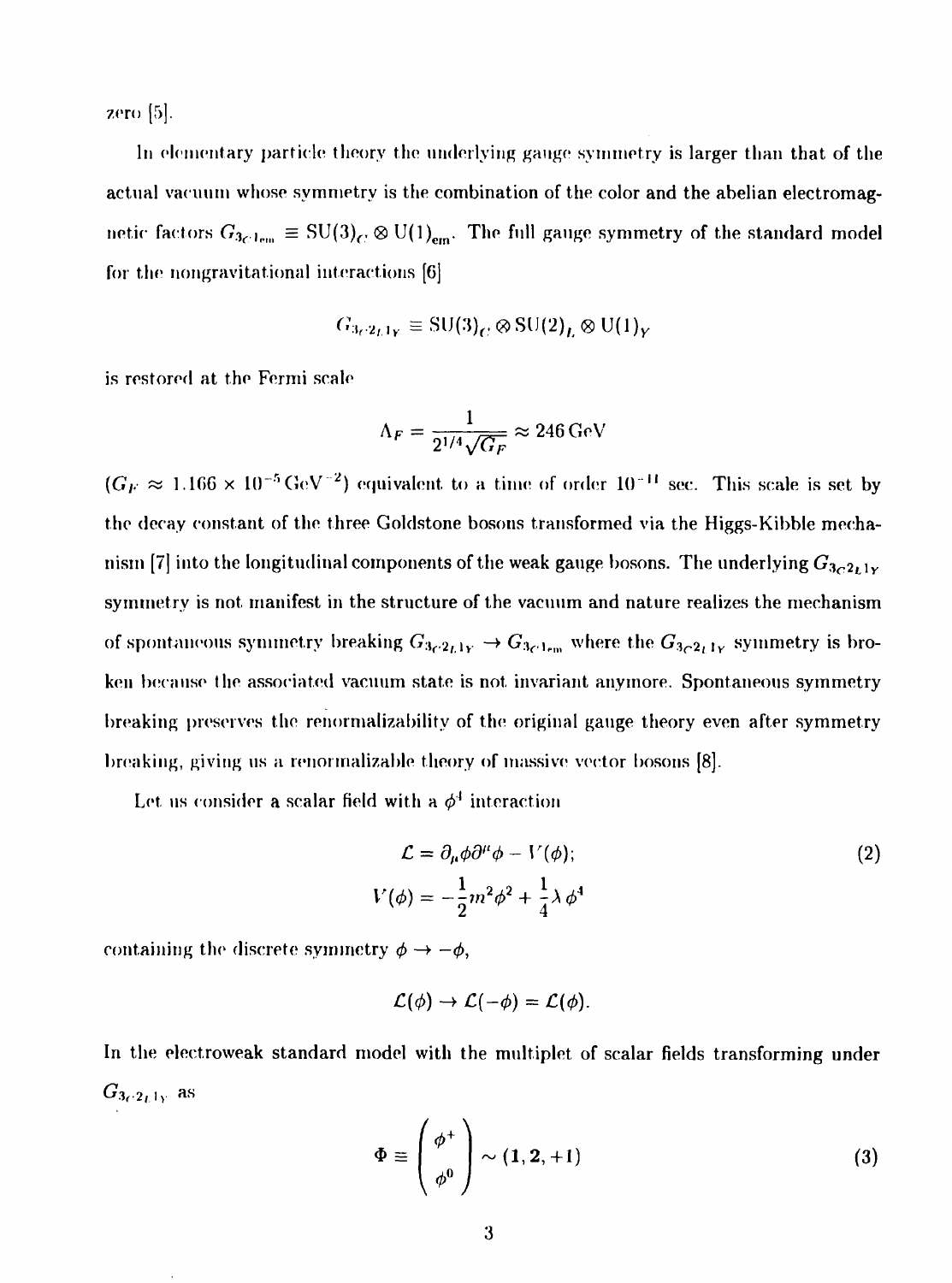the scalar potential can be written in a  $\phi^4$  fashion

$$
V(\Phi^{\dagger}\Phi) = a\Phi^{\dagger}\Phi + b(\Phi^{\dagger}\Phi)^2.
$$
 (4)

After the process of spontaneous symmetry breaking, the neutral component of the scalar doublet gets a vacuum expectation value so that

$$
\langle \Phi \rangle = \langle \phi^0 \rangle = \frac{1}{\sqrt{2}} \begin{pmatrix} 0 \\ \sigma \end{pmatrix} \tag{5}
$$

and in terms of  $\sigma$  the potential is

$$
V(\sigma) = \frac{a}{2}\sigma^2 + \frac{b}{4}\sigma^4.
$$

Now we define

$$
a\equiv -m^2,\quad b\equiv \lambda;\quad m>0
$$

and the potential becomes

$$
V(\sigma) = -\frac{1}{2}m^2\sigma^2 + \frac{1}{4}\lambda\sigma^4
$$
\n(6)

with the minima determined by the conditions

 $\sim$ 

$$
V' \equiv \frac{\partial V}{\partial \sigma} = \sigma(-m^2 + \lambda \sigma^2) = 0
$$

and

$$
V'' \equiv \frac{\partial^2 V}{\partial \sigma^2} = -m^2 + 3\lambda \sigma^2 > 0
$$

which show that a particle would rather not sit at the vacuum state  $\phi = 0$ . Instead, it moves down the potential to a lower-energy state given by the botton of one of the wells

$$
\sigma_{\pm} = \pm \left(\frac{m^2}{\lambda}\right)^{\frac{1}{2}} \tag{7}
$$

where the potential takes the value

$$
V(\sigma_{\pm}) = -\frac{m^4}{4\lambda} \tag{8}
$$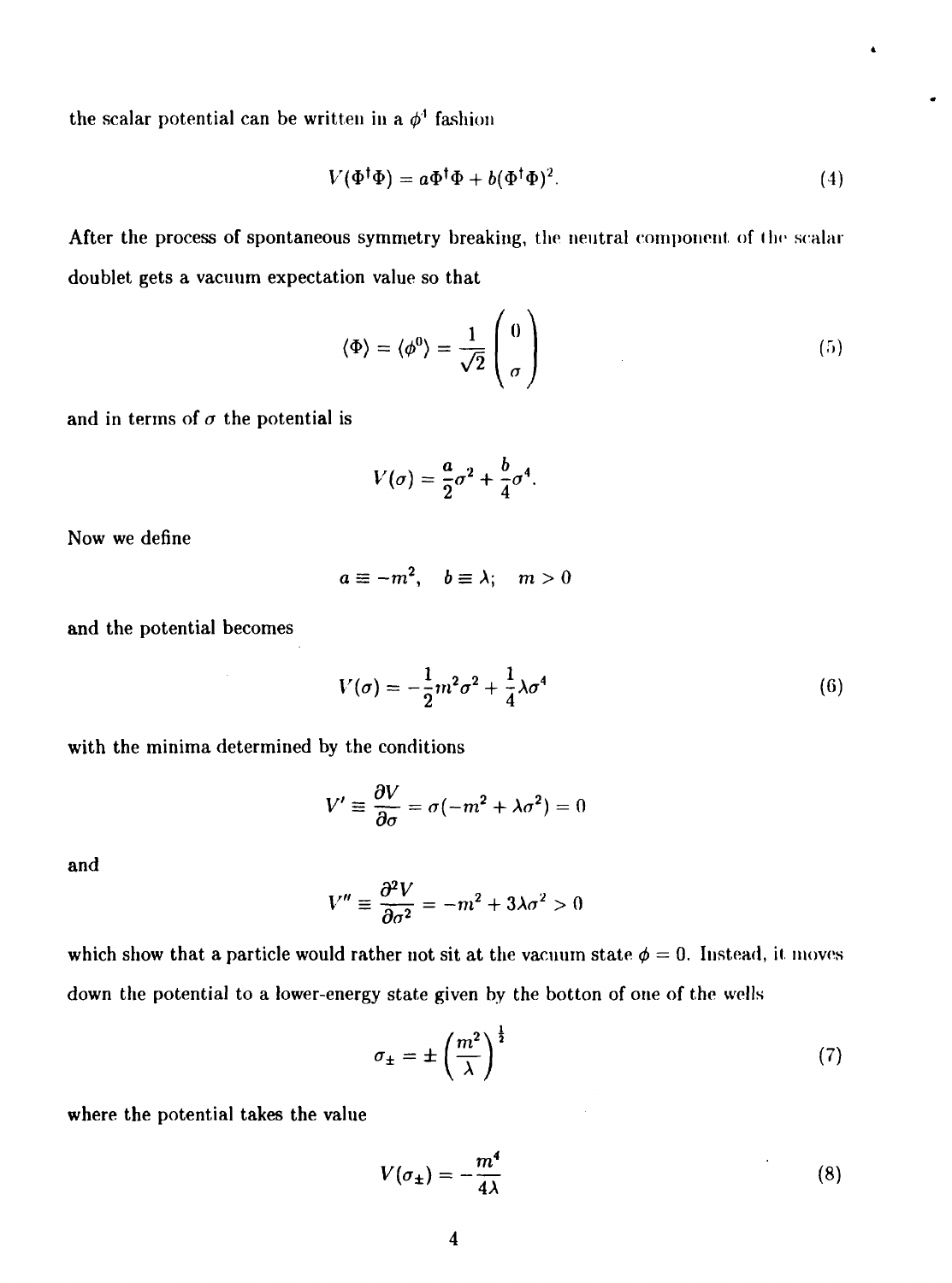and  $V''(\sigma_{\pm}) = 2m^2$  is the curvature of the potential about the true ground state associated to the mass *M* of the physical boson by

$$
M^2 = V''(\sigma_{\pm}) = 2m^2 = 2\lambda \sigma_{\pm}^2.
$$
 (9)

Further, we make the simple choice

$$
\Phi = \frac{1}{\sqrt{2}} \begin{pmatrix} 0 \\ \sigma + H \end{pmatrix} \tag{10}
$$

where  $H$  is the neutral physical Higgs boson. The potential given in Eq. (4) would become at tree level

$$
V(H) = -\frac{m^4}{4\lambda} - m^2 H^2 + \lambda \sigma H^3 + \frac{\lambda}{4} H^4
$$
 (11)

then, with Eq. (9), we get

$$
V(H) = -\frac{m^4}{4\lambda} - \frac{1}{2} M^2 H^2 + \lambda \sigma H^3 + \frac{\lambda}{4} H^4.
$$
 (12)

The field independent constant term  $-m^4/4\lambda$  preceding the mass term is the energy density of the vacuum given by the component

$$
\langle T_0^0 \rangle \equiv \rho_\Lambda \propto V(\sigma_\pm) = -\frac{m^4}{4\lambda} \tag{13}
$$

of the stress tensor for a scalar field. Following Zel'dovich [5], the contribution of the vacuum energy density plays the role of a eosmological constant

$$
\Lambda = \frac{8\pi G}{c^2} \rho_{\Lambda} = \frac{8\pi G}{c^4} V(\sigma_{\pm}) = -\frac{2\pi G}{c^4} m^2 \sigma_{\pm}^2
$$

which through the relation involving the Fermi constant and  $\sigma$ 

$$
\frac{G_F}{\sqrt{2}}=\frac{1}{2\sigma^2}
$$

and *Eq.* (9) yields

$$
\Lambda = -\frac{\pi G}{2\sqrt{2}c^4 G_F} M^2 \approx -1.3 \times 10^{-33} M^2 \tag{14}
$$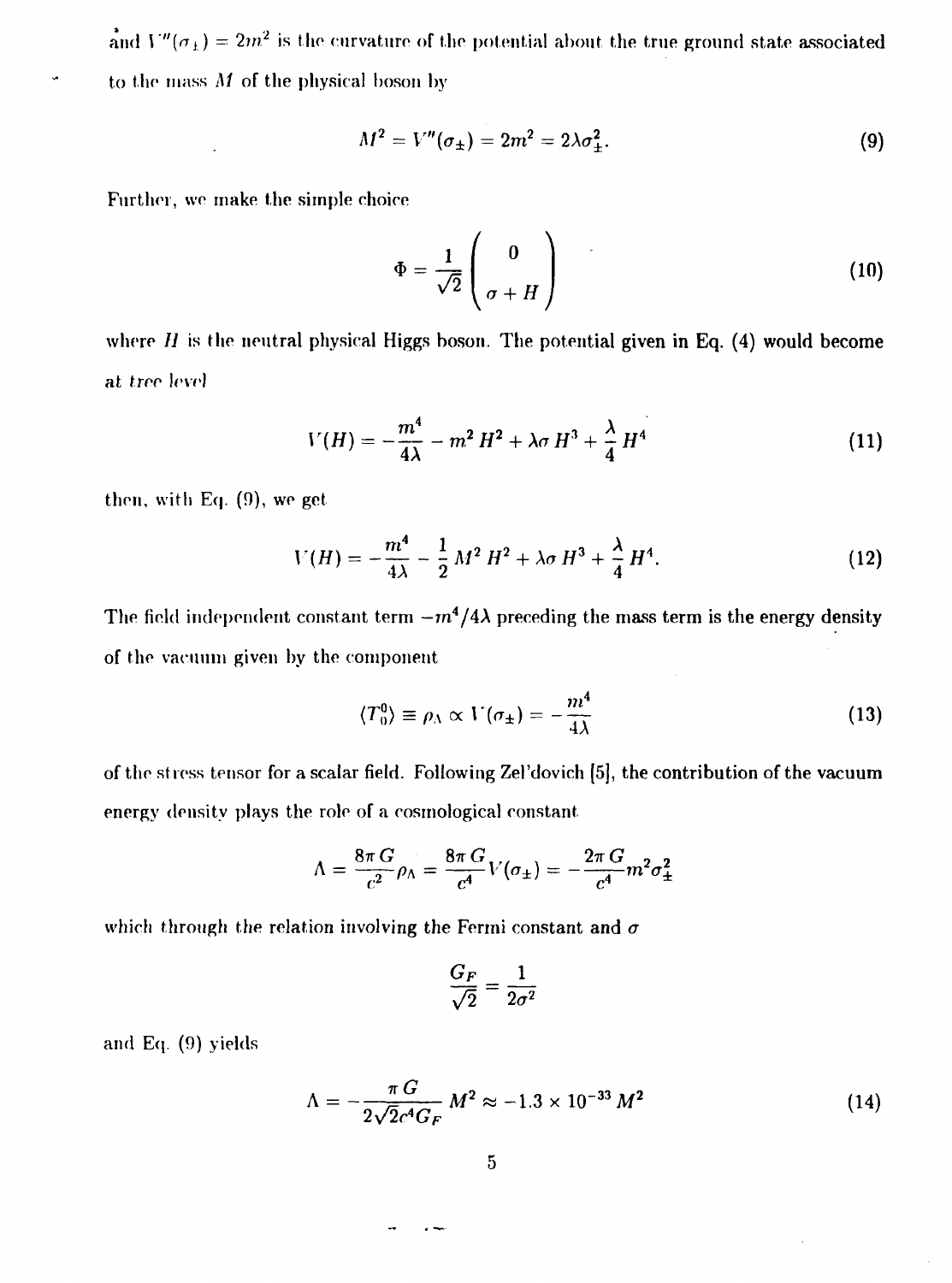with  $\Lambda$  as a functional dependence of  $M^2$  only. According to the astronomical bound [1]

$$
|\Lambda_{obs}| < 10^{-56}\,cm^{-2} \approx 10^{-84}\,GeV^2,
$$

corresponding to

$$
|\rho_\Lambda| < 5 \times 10^{-29} \, \mathrm{g/cm^3} \approx 10^{-47} \, \mathrm{GeV^4}
$$

if  $\sigma_{\pm}$  are absolute minima of the potential,  $V(\sigma_{\pm}) < V(0)$ , and taking the bound on the Higgs boson mass  $M > 10$  GeV [9] it follows that

$$
|\Lambda/\Lambda_{\rm obs}| \approx 10^{52}.\tag{15}
$$

Therefore in the standard model of elementary particles it is expected a large vacuum energy. The spontaneous symmetry breaking of the gauge symmetry, necessary for generating masses, introduces a vacuum energy into the theory. It is tempting to require  $\rho_{\Lambda} = 0$  which can be accomplished by adding the constant  $+m^4/4\lambda$  to the Lagrangian which does not affect the equations of motion or the quantization of the theory. Spontaneous symmetry breaking implies a large cosmological constant in the standard Higgs model. Anyway the supersymrnetric standard model as well as superstring theories [10] have this same problem which is the most drastic of all fine-tuning and naturalness problem. A mechanism by which some form of supersymmetry makes  $\rho_A$  vanish was considered recently by Witten [11]. Also technicolor with extended technicolor, which has spontaneous breaking at least up to 100s of TeV, has a terrible cosmological constant problem [12].

There are no experimental data that directly run against the predictions of the standard theory of elementary particles. All experimental data are consistent with the standard model and so theoretical extensions must be motivated by attempting to understand features that are accomodated in the standard model but not explained by it. In this respect, many theorists believe that there should be some new physics lurking at the TeV scale, accessible to the next generation of colliders, or better yet, at present colliders such as the Tevatron at Fermilab or LEP II at CERN. The simplest chiral gauge extension of the standard model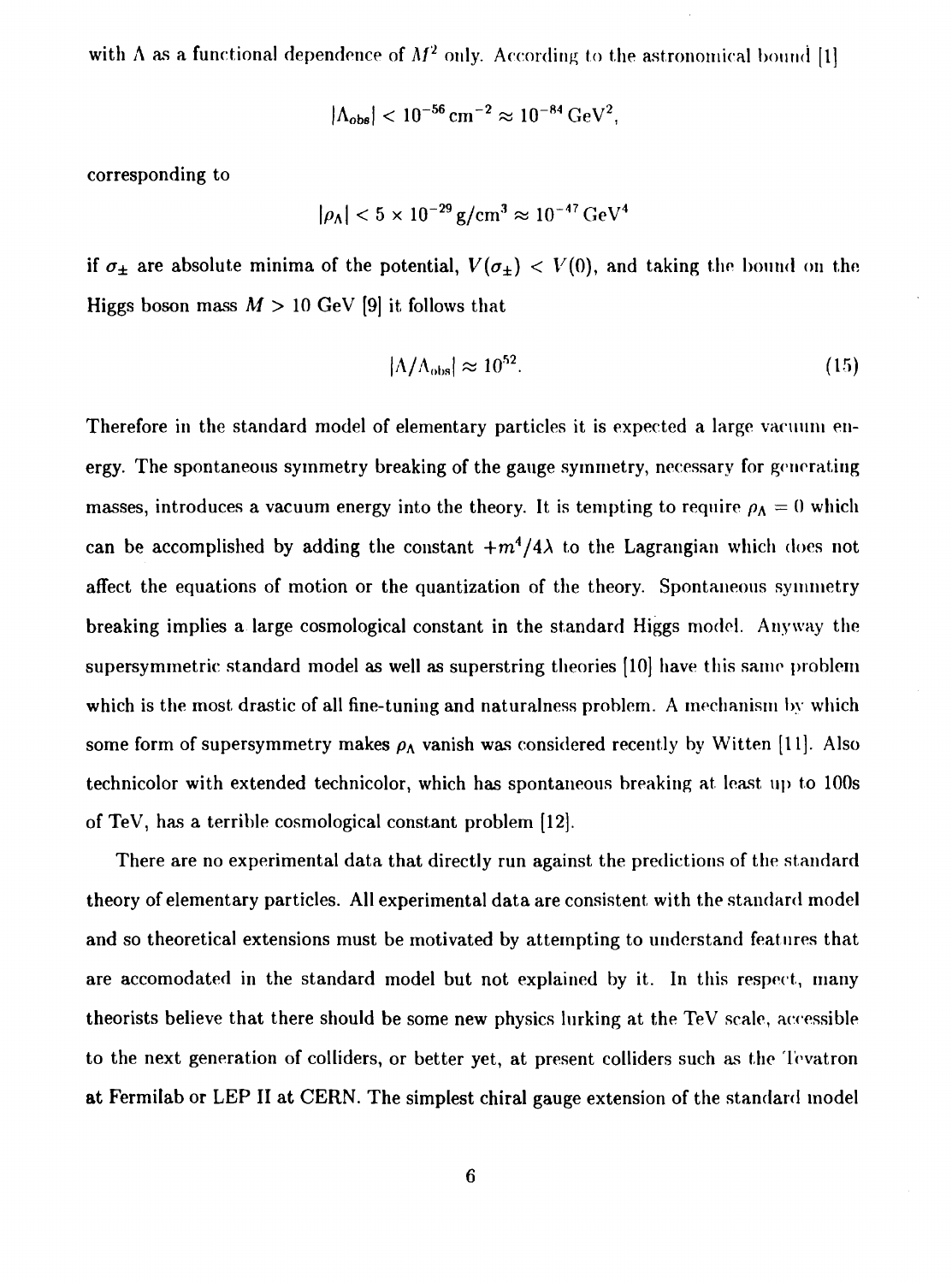gauge group that one could consider is

$$
G_{3_C3_L1_X} \equiv \text{SU(3)}_C \otimes \text{SU(3)}_L \otimes \text{U(1)}_X.
$$

Although there exist several models with the  $G_{3c^3L^1x}$  gauge symmetry [13] recent proposals have a different representation content and a quite different new physics at no high energy scale [14]. There exist several distinct possibilities depending on the way the electric charge operator for fermions

$$
Q/e = \frac{1}{2}(\lambda_3^L + \xi \lambda_8^L) + X \tag{16}
$$

is embedded in the neutral generators of the  $G_{3_C 3_L 1_X}$  group where  $\xi$  is the em<mark>bedding</mark> parameter. Notice that the electric charge operator can be written as

$$
Q/e = \frac{1}{2}\lambda_3^L + \frac{1}{2}Y
$$

where

$$
Y = \xi \lambda_8^L + 2X
$$

is the hypcrcharge operator of the gauge group of the standard model.

The salient features of these models which clarify loose ends of the standard model can be quoted as: I) In the standard model, each family of fermions is anomaly free. This is true for many extensions including grand unified theories and supersymmetric models. In the  $G_{3_C3_L1_X}$  each family is anomalous but different families <mark>a</mark>re not replicas of one another, and the anomalies cancel when the number of families are taken into account, and to be a multiple of the number of colors. This novel method of anomaly cancellation requires that at least one family transforms differently from the others, thus breaking generation universality. The  $G_{3c^3L^1x}$  is the most economical gauge group which admits such fermion representation and gives the first step for understanding the flavor question [14,15]; 2) The  $G_{3c3_L1x}$  allows to give a natural answer to the family replication question and furthermore gives some indication as to why the *top* quark is so heavy [14,16]; 3) The electroweak mixing angle free parameter,  $\theta_{W}$ , of the standard model is limited from above. In the  $\xi = -\sqrt{3}$  and  $\xi = 1/\sqrt{3}$  cases we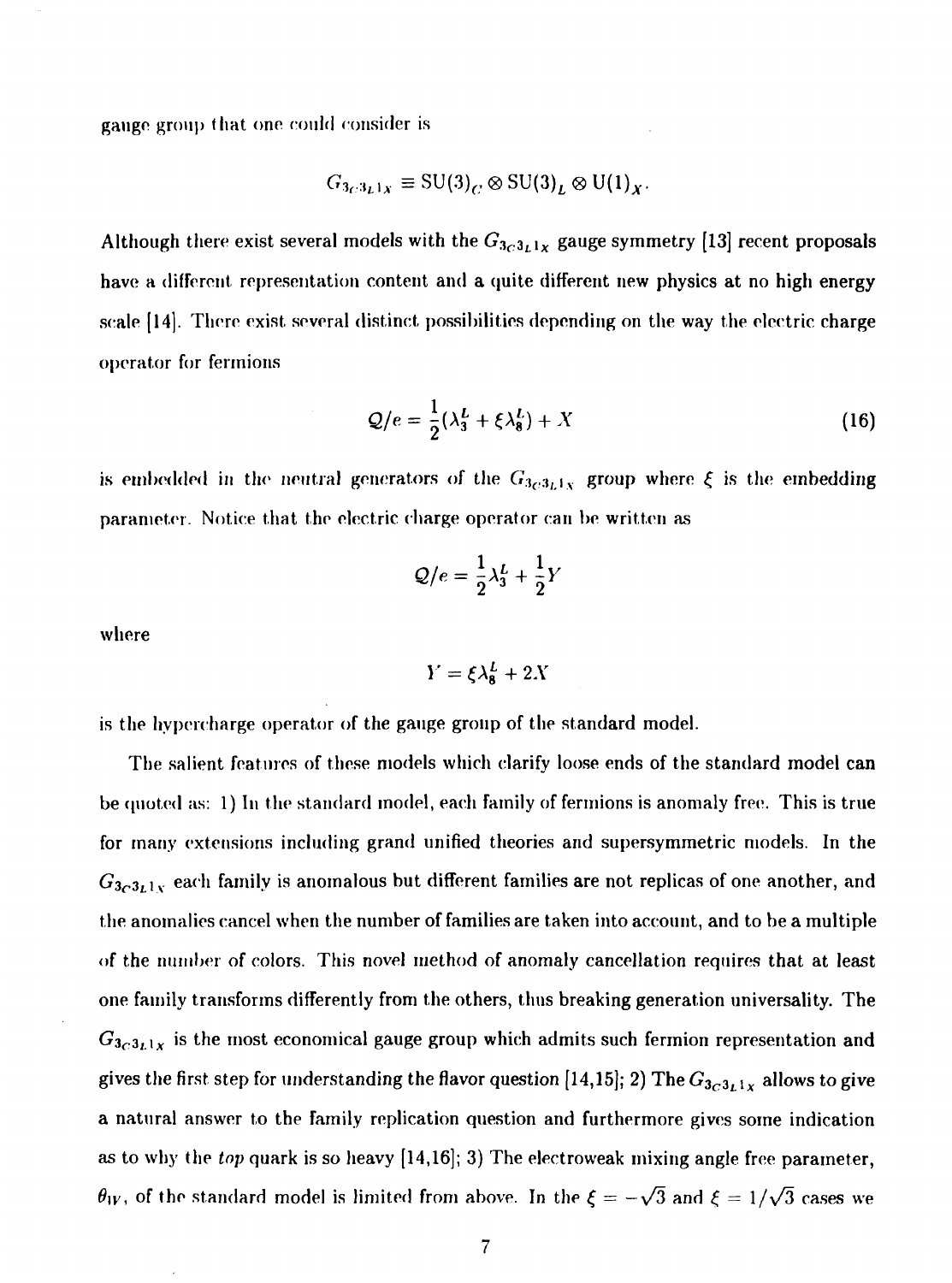obtain the bounds  $\sin^2\theta_W\ <\ 1/4$  and  $\sin^2\theta_W\ <\ 3/4,$  respectively [17]; 4) Electric charge quantization is another achievement within  $G_{3c3_L1x}$  symmetry. In particular in models with 0,  $\pm 1$  charged leptons there is always a family transforming as  $(1,3_L,0)$  under  $G_{3_C,3_L,1_X}$ . In this generation there is charge quantization in the fashion of grand unified theories. From anomaly cancellation follows the electric charge quantization in the other families [15]; 5) One of the quark families transforms differently from the other two. Using experimental input on neutral bosons mixing, the third family must be the one that is singled out, at least up to small family mixing [18].

The phenomenology of models with extended gauge symmetries provides the existence of extra gauge bosons and new exotic fermions and their discovery would be a delinitive signal of new physics [19]. Let us summarize the principal consequences of  $G_{3c^3L^3x}$  models concerning physics beyond the standard model: 1) There are five additional gauge bosons. In the model with the embedding parameter  $\xi = -\sqrt{3}$ , there are a neutral Z' and four bileptons,  $(U^{--}, V^{-})$  with lepton number  $L = +2$  and  $(U^{++}, V^{+})$  with  $L = -2$ . Here  $L = L_e + L_\mu + L_\tau$  and there is not conservation of the family lepton number  $L_i$ , *(i = e,*  $\mu$ *,*  $\tau$ ) [20]. At  $e^-p$  colliders such as HERA or LEPII-LHC were considered the prospects of searching for bileptons. At LEPII-LHC are expected more than 280 events per year provided that de mass of bileptons is less than 1 TeV [21]; 2) An interesting connection constraining U(1)<sub>em</sub> electromagnetic gauge invariance and the nature of neutrino is realized. In some  $G_{3_C3_L1_X}$  models the masslessness of the photon prevents the neutrino from acquiring Majorana mass [22]; 3) The  $G_{3c^3L^1X} \rightarrow G_{3c^2L^1Y}$  breaking scale is estimated by running  $\sin^2\theta_W$  towards large values which give the upper bound of 1.7 TeV [23] and thus new physics may possibly be in the range accessible to accelerator experiments; 4) Lepton number may be explicitly broken by trilinear scalar self couplings. This leads to neutrino masses proportional to the cube of the correspondig charged lepton mass, with consequences for solar neutrinos and for hot dark matter [24]; 4) The  $G_{3c3L1x}$  is a phenomenologically viable symmetry for having large magnetic moment for the electron neutrino while keeping its mass naturally small, needed in one proposed solution for the solar neutrino problem [25]; 5) The Yukawa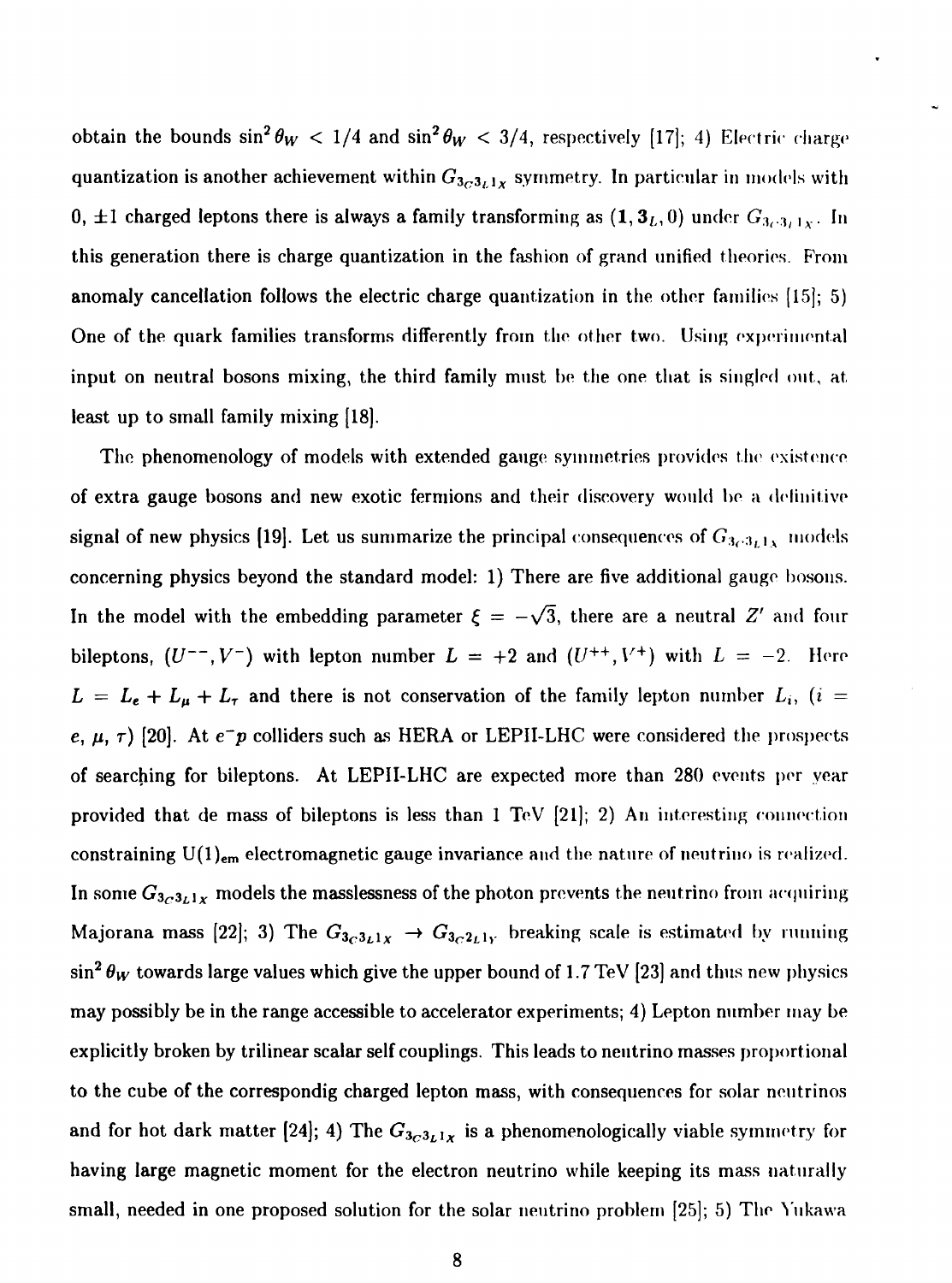couplings of the  $G_{3c\cdot 3_L1_X}$  models automatically contain a Peccei-Quinn symmetry. This symmetry can be extended to the entire Lagrangian solving the strong CP problem [26]; 6) Conservation of the leptobarion number  $F \equiv B + L$  forbids the existence of massive neutrinos and the neutrinoless double beta decay. Explicit or/and spontaneous breaking of *F* implies that the neutrinos have an arbitrary mass. The neutrinoless double beta decay also has channels that do not depend explicitly on the neutrino mass [27]; 7) A supersymmetric  $G_{3c^3L^1x}$  model has a possible reduction to the standard  $G_{3c^2L^1y}$  model with two doublets at the electroweak energy scale. Because of the existence of cubic invariants in the superpotential of the larger theory, the reduced Higgs potential is not that of the minimal supersymmetric standard model [28]. To explore the Higgs sector at the electroweak energy scale, it is important to realize that even if supersymmetry exists, the minimal supersynunetric standard model is not the only possibility for two Higgs doublets. A first example based on  $E_6$  particle content left-right supersymmetric model has already been discovered [29]; 8) Finally, notice that using the lightest leptons as the particles which determine the approximate symmetry, if each family of fermions is treated separately, the  $SU(4)_L$  is the highest symmetry group to be considered in the electroweak sector [30]. Here we find the Oekam razor for direct chiral gauge extensions without exotic charged leptons.

Let us examine the possible cancellation among vacuum contribution terms in the framework of  $G_{3\sim 3,1}$ , gauge extensions. Consider the simplest case where the scalar fields are attributed as [14,31]

$$
\eta = \begin{pmatrix} \eta^0 \\ \eta_1^- \\ \eta_2^+ \end{pmatrix} \sim (1,3,0); \qquad \rho = \begin{pmatrix} \rho^+ \\ \rho^0 \\ \rho^{++} \end{pmatrix} \sim (1,3,1); \qquad \chi = \begin{pmatrix} \chi^- \\ \chi^{--} \\ \chi^0 \end{pmatrix} \sim (1,3,-1), \quad (17)
$$

which give the following pattern of symmetry breaking

$$
\mathrm{SU}(3)_L \otimes \mathrm{U}(1)_N \xrightarrow{\langle \chi \rangle} \mathrm{SU}(2)_L \otimes \mathrm{U}(1)_Y \xrightarrow{\langle \rho, \eta \rangle} \mathrm{U}(1)_{\mathrm{em}}.
$$

The neutral components of the Higgs triplets of the Eqs. (17) develop the vacuum expectation values  $v_\eta$ ,  $v_\rho$  and  $v_\chi$ , respectively, with  $(246 \text{ GeV})^2 \equiv v_W^2 = v_\eta^2 + v_\rho^2$ . Since the

 $\sim$   $\sim$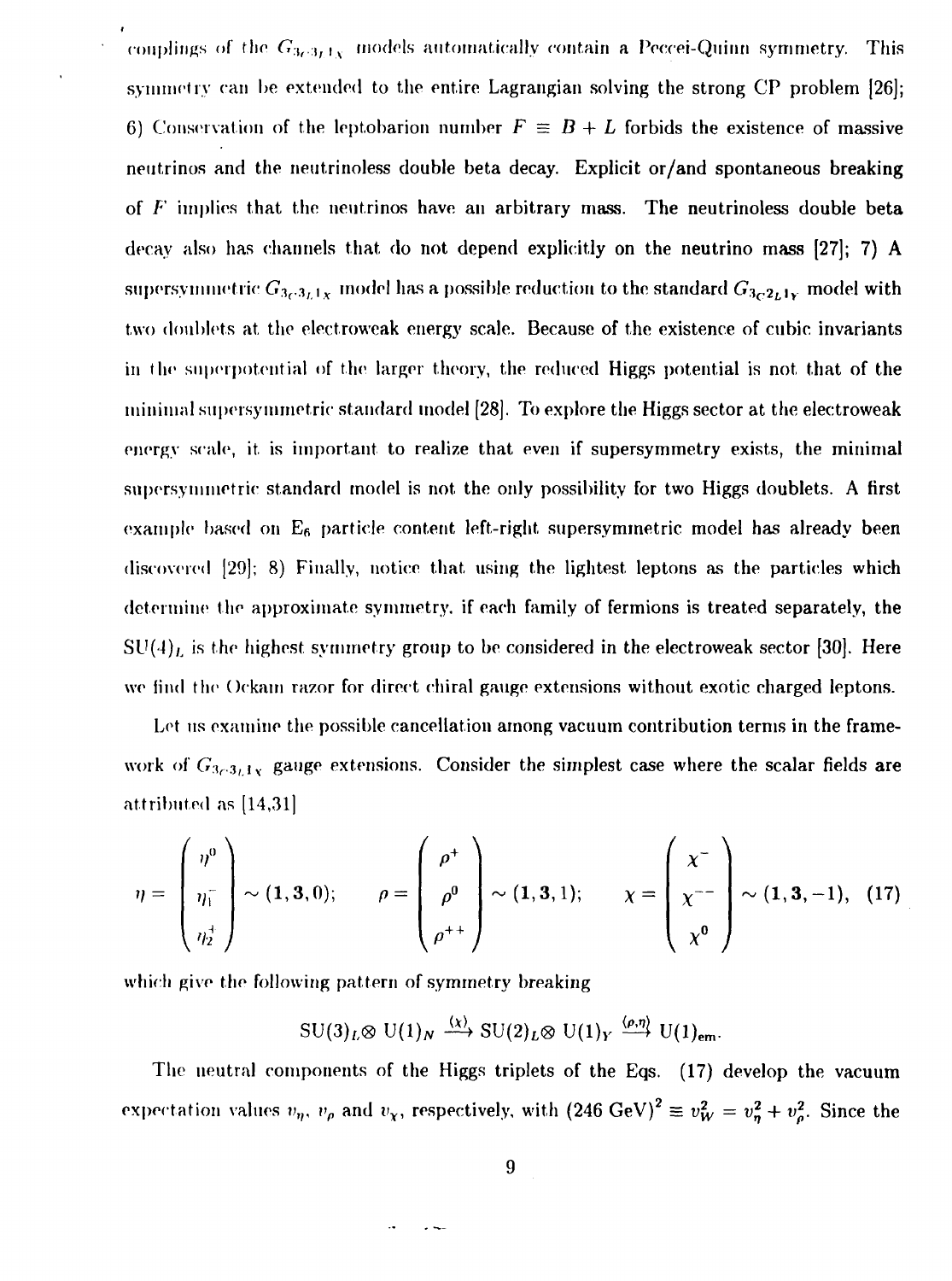fields are worked as pertubations around the stable vacuum we define

$$
\varphi = v_{\varphi} + \xi_{\varphi} + i\zeta_{\varphi},\tag{18}
$$

 $\varphi$  =  $\eta^0,~\rho^0,~\chi^0.~$  With the three triplets of the Eqs. (17) we can write the more general, renormalizable and gauge invariant Higgs potential

$$
V_T(\eta, \rho, \chi) = \mu_1^2 \eta^{\dagger} \eta + \mu_2^2 \rho^{\dagger} \rho + \mu_3^2 \chi^{\dagger} \chi + \lambda_1 (\eta^{\dagger} \eta)^2 + \lambda_2 (\rho^{\dagger} \rho)^2 + \lambda_3 (\chi^{\dagger} \chi)^2 +
$$
  
+  $(\eta^{\dagger} \eta) \left[ \lambda_4 (\rho^{\dagger} \rho) + \lambda_5 (\chi^{\dagger} \chi) \right] + \lambda_6 (\rho^{\dagger} \rho) (\chi^{\dagger} \chi) + \lambda_7 (\rho^{\dagger} \eta) (\eta^{\dagger} \rho) +$   
+  $\lambda_8 (\chi^{\dagger} \eta) (\eta^{\dagger} \chi) + \lambda_9 (\rho^{\dagger} \chi) (\chi^{\dagger} \rho) + (\frac{f_1}{2} \varepsilon^{ijk} \eta_i \rho_j \chi_k + \text{H. c.}),$  (19)

where the  $\mu$ 's,  $\lambda$ 's and  $f_1$  are coupling constants. The leptobarionic number  $F = L +$ *B* is conserved in Eq.(19), where *L* and *B* are the total leptonic and barionic numbers, respectively [27]. In order to avoid linear terms in  $\varphi$  fields the potential shifted according to Eq. (18) requires the validity of the relations

$$
\mu_1^2 + 2\lambda_1 v_\eta^2 + \lambda_4 v_\rho^2 + \lambda_5 v_\chi^2 + f_1 \frac{v_\rho v_\chi}{2v_\eta} = 0,
$$
\n(20a)

$$
\mu_2^2 + 2\lambda_2 v_\rho^2 + \lambda_4 v_\eta^2 + \lambda_6 v_\chi^2 + f_1 \frac{v_\eta v_\chi}{2v_\rho} = 0,
$$
\n(20b)

$$
\mu_3^2 + 2\lambda_3 v_\chi^2 + \lambda_5 v_\eta^2 + \lambda_6 v_\rho^2 + f_1 \frac{v_\eta v_\rho}{2v_\chi} = 0.
$$
 (20c)

where Im $f_1 = 0$ . The scalar sector of the  $G_{3_C 3_L 1_X}$  model which we are considering here was carried out in Ref. [32] in the approximation  $v_x \approx -f_1 \gg v_{\eta}, v_{\rho}$ . This approximation leads to the conditions

$$
\lambda_4 \approx 2 \frac{\lambda_2 v_\rho^2 - \lambda_1 v_\eta^2}{v_\eta^2 - v_\rho^2}, \qquad \lambda_5 v_\eta^2 + 2 \lambda_6 v_\rho^2 \approx -\frac{v_\eta v_\rho}{2}.
$$
 (21)

Since we are interested in the  $G_{3c3}$ ,  $\chi$  vacuum contribution to the cosmological constant let us replace Eq. (18) in Eq. (19) and use the constraints (20) and (21). Eliminating terms representing vacuum flutuations and maitaining only terms in lower order in  $1/v_x$  we obtain, after to require the vanishing of the remaining potential terms,

$$
v_{\chi} = v_{\eta} \left[ \frac{\lambda_1 \left( 4v_{\eta}^2 - 3v_{W}^2 \right)}{\lambda_3 \left( v_{W}^2 - 2v_{\eta}^2 \right)} \right]^{1/4} \tag{22}
$$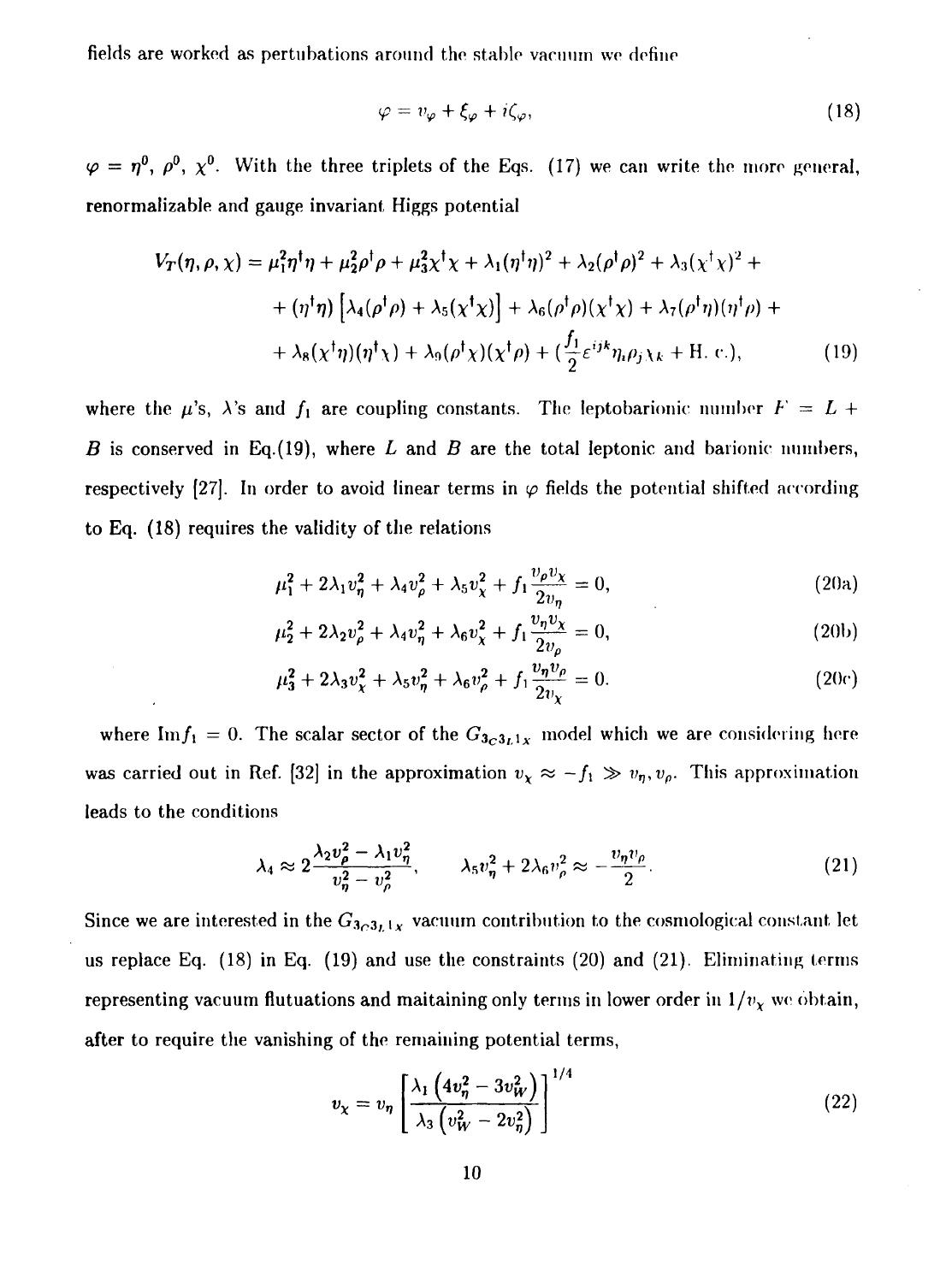where  $\lambda_3$  < 0 in order to obtain real square masses for the neutral scalar bosons [32].

The model of the Refs. [14] requires the sextet

$$
S = \begin{pmatrix} \sigma_1^0 & s_2^+ & s_1^- \\ s_2^+ & S_1^{++} & \sigma_2^0 \\ s_1^- & \sigma_2^0 & S_2^{--} \end{pmatrix} \sim (1, 6^*, 0)
$$
 (23)

of scalar fields besides the triplets of the Eqs. (17). Here we are considering  $\langle \sigma_1 \rangle = 0$  for maintaining zero neutrino mass [27]. Thus, the Eqs. (18) have only one more component  $\sigma_2 = v_2 + \xi_2 + i\zeta_2$ , where  $\langle \sigma_2 \rangle = v_2$ . In this case we get the Higgs potential as

$$
V_S(\eta, \rho, \chi, S) = V_T + \mu_4^2 \text{Tr} (S^{\dagger}S) + \lambda_{10} \text{Tr}^2 (S^{\dagger}S) + \lambda_{11} \text{Tr} (S^{\dagger}S)^2 +
$$
  
+ 
$$
[\lambda_{12} (\eta^{\dagger} \eta) + \lambda_{13} (\rho^{\dagger} \rho) + \lambda_{14} (\chi^{\dagger} \chi)] \text{Tr} (S^{\dagger}S) +
$$
  
+ 
$$
(\frac{f_2}{2} \rho_i \chi_j S^{ij} + \text{H.c.}),
$$
 (24)

where  $V_T$  is given in Eq.(19). The constraint equations equivalent to Eqs. (20) are expressed now bv

$$
\mu_1^2 + 2\lambda_1 v_\eta^2 + \lambda_4 v_\rho^2 + \lambda_5 v_\chi^2 + 2\lambda_{12} v_2^2 + f_1 \frac{v_\eta v_\chi}{2v_\eta} = 0,
$$
 (25a)

$$
\mu_2^2 + 2\lambda_2 v_\rho^2 + \lambda_4 v_\eta^2 + \lambda_6 v_\chi^2 + 2\lambda_{13} v_2^2 + f_1 \frac{v_\eta v_\chi}{2v_\rho} + f_2 \frac{v_\chi v_2}{2v_\rho} = 0,
$$
 (25b)

$$
\mu_3^2 + 2\lambda_3 v_\chi^2 + \lambda_5 v_\eta^2 + \lambda_6 v_\rho^2 + 2\lambda_{14} v_2^2 + f_1 \frac{v_\eta v_\rho}{2v_\chi} + f_2 \frac{v_\rho v_2}{2v_\chi} = 0,
$$
\n(25c)

$$
\mu_4^2 + 2(2\lambda_{10} + \lambda_{11})v_2^2 + \lambda_{12}v_\eta^2 + \lambda_{13}v_\rho^2 + \lambda_{14}v_\chi^2 + f_2\frac{v_\rho v_\chi}{4v_2} = 0.
$$
 (25d)

The approximation

$$
v_{\chi} \approx -f_1 \approx |f_2| \gg v_{\eta}, v_{\rho}, v_2,
$$
\n(26)

with  $v_W^2 = v_n^2 + v_o^2 + v_2^2$  leads to [32]

$$
4(2\lambda_{10} + \lambda_{11}) \approx \lambda_1 \approx \lambda_2 \approx \lambda_{12} \approx \lambda_{13} \approx \frac{\lambda_4}{2}.
$$
 (27)

Following analogous procedure as in the three triplets case, we replace Eqs. (26) and (27) into the potential *\* 5, Eq. (24), and we maitain only the vacuum expectation value contributions. Next, if we require that the potential terms vanish we obtain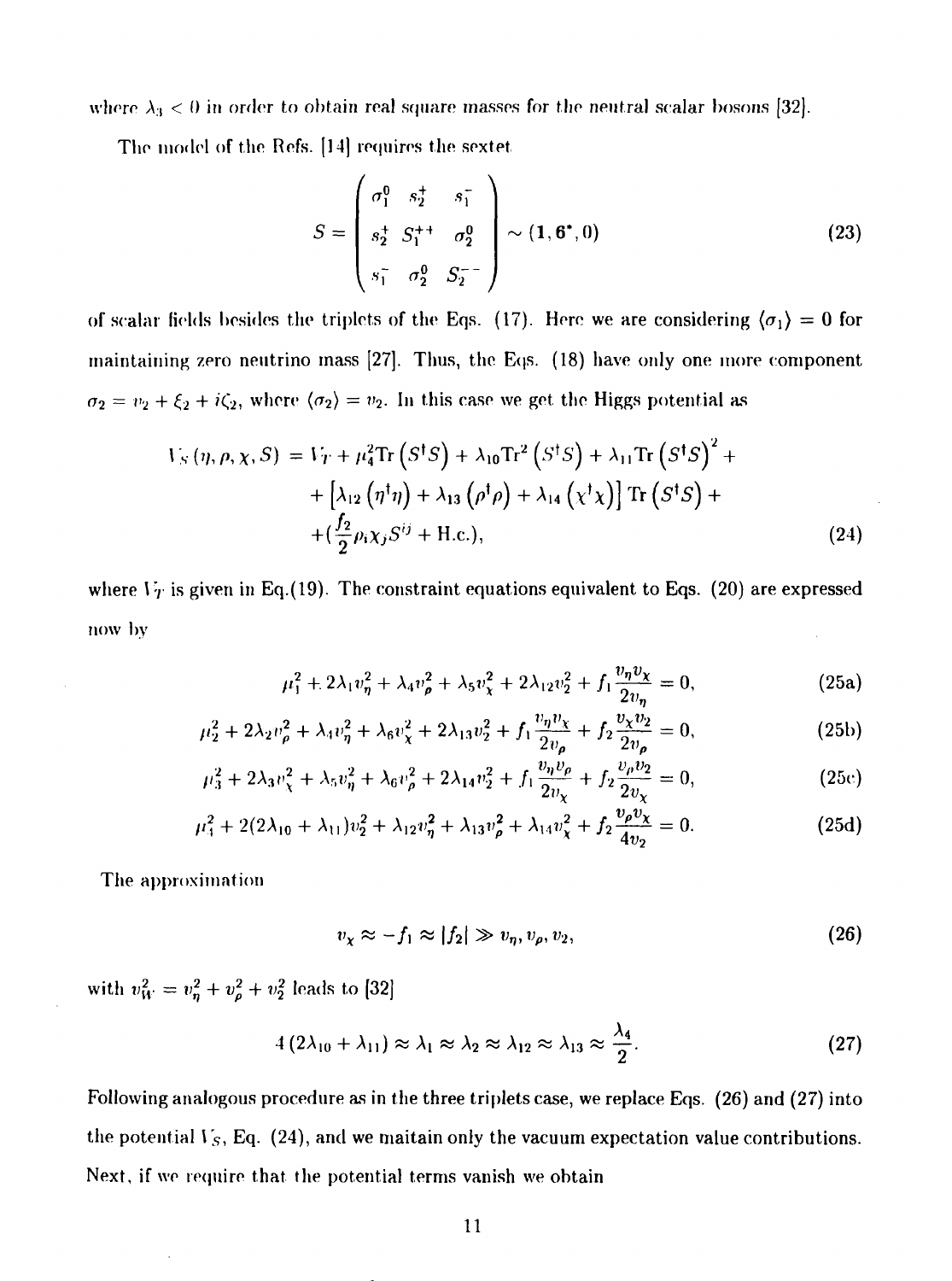$$
(-\lambda_6 + \lambda_9) v_W^2 + (-1 - \lambda_5 + \lambda_6 + \lambda_8) v_\eta^2 - \lambda_3 v_\chi^2 + (-3\lambda_{14} + \lambda_6 - \lambda_9) v_2^2 = 0. \tag{28}
$$

This is the condition for an arbitrarily small effective cosmological constant in the case where the symmetric sextet of scalar fields play an essential role in order to generate the charged lepton masses.

We have presented a way for bringing the energy density of the vacuum to zero, associated with the flat empty world of Minkowski, in a gauge model of elementary particles. In all elementary particle theories, including supersymmetry and grand unification, it is predicted a very large value. Specially, we find remarkable that a vanishing cosmological constant can be obtained in a relatively simple extension of the standard model which has several replys for some fundamental questions that plague the physics of elementary particles. However, even if it is shown that the value of  $\Lambda$  can be zero, the cosmological constant problem still remains, whether A actually does vanish exactly and identically due to some symmetry or another unknown deep physical connection.

#### **ACKNOWLEDGMENTS**

This work was supported by the Fundagao de Amparo a Pesquisa do Estado de Sao Paulo (FAPESP), the Instituto de Ffsica Te6rica (IFT), and by the Universidade do Estado do Rio de Janeiro (UERJ).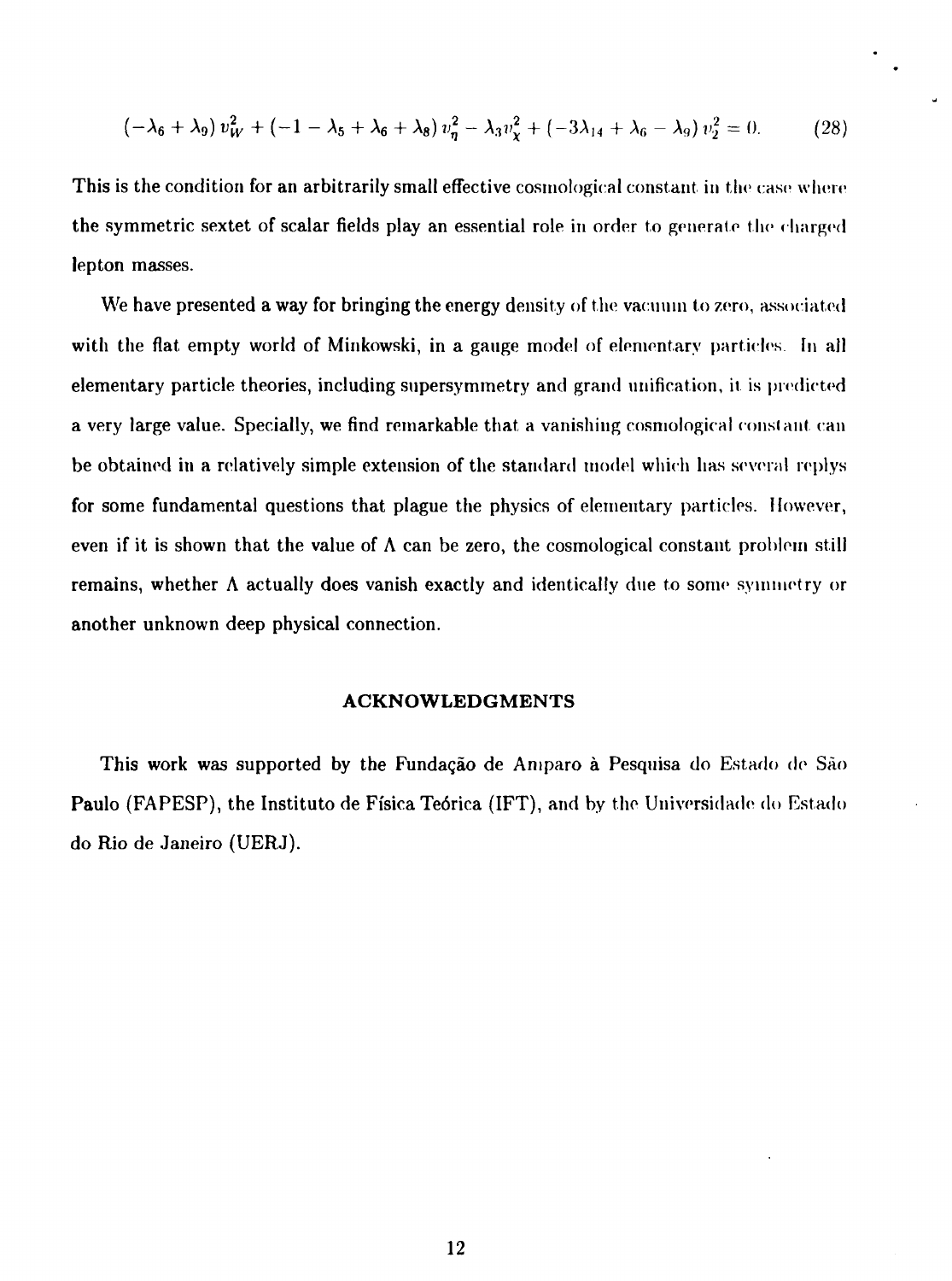#### REFERENCES

 $\bullet$ 

- [1] S. Bludman and M. Ruderman, Phys. Rev. Lett. **38**, 225 (1977); E.D. Loh, Phys. Rev. Lett. **57,** 2865 (1986); E.D. Loh and E.J. Spillar, Ap. J. Lett. **307.** L1 (1986); E.L. Turner, Ap. J. Lett. **365,** L43 (1990); S.M. Carroll, W.H. Press and E.L. Turner, **Annu.** ROY. Astron. Astrophys. **30,** 499 (1992).
- |2) D. Baum, Phys. Lett. 13 **133,** 185 (1983); S.W. Hawking, Phys. Lett. **B 134, 403 (1984);** S. Colonmii, Nucl. Phys. B **310,** 643 (1986).
- [3] S.VV. Hawking, Phys. Rev. D **37,** 904 (1988); G.V. Lavrelashvili, V. A. Rubakov and P.G. Tinyakov, Nucl. Phy.s. B **299,** 757 (1988); S. Giddings and A. Strominger, Nucl. Phys. B **306,** 890 (1988); Nucl. Phys. B **307,** 854 (1988); S. Coleman, Nucl. Phys. B 307. 807 (1988).
- [1] S. Weinberg, *Theories of the. Cosmological Constant,* Talk given at the conference *Critical Dialogues in Cosmology,* Princeton University, June 24-27, 1996. Available in astroph/9610044.
- [5] Ya. B. Zel'dovieh, Sov. Phys. Usp. **11,** 381 (1968); Ya. B. Zel'dovich, Sov. Phys. Usp. 24. 216 (1981); .I.E. Felten, Rev. Mod. Phys. **58,** 689 (1986); S. Weinberg, Rev. Mod. Phys. 61. 1 (1989).
- [C] S.L. Glashow, Nucl. Phys. **22,** 279 (1961); S. Weinberg, Phys. Rev. Lett. **19,** 1264 (1967); A. Salam, in *Elementary Particle Theory: Relativistic Groups and Analycity*, *Nobel Symposium No. 8,* edited by N. Svartholm (Almqvist and Wiksell, Stockholm, 1968) 367; S.L. Glashow, .1. Iliopoulos and L. Maiani, Phys. Rev. D 2, 1285 (1970); M. Kobayshi and K. Maskawa, Prog. Theor. Phys. **49,** 652 (1973). For the color sector the original references are M. Gell-Mann, Acta Phys. Austriaca Suppl. IX, 733 (1972); 11. Frit/sell and M. Gell-Mann, *Proc. 16th Int. Conf. on High Energy Physics,* Batavia, Vol.2, 135 (1972); D. Gross and F. VVilczek, Phys. Rev. Lett. **30,** 1343 (1973); S.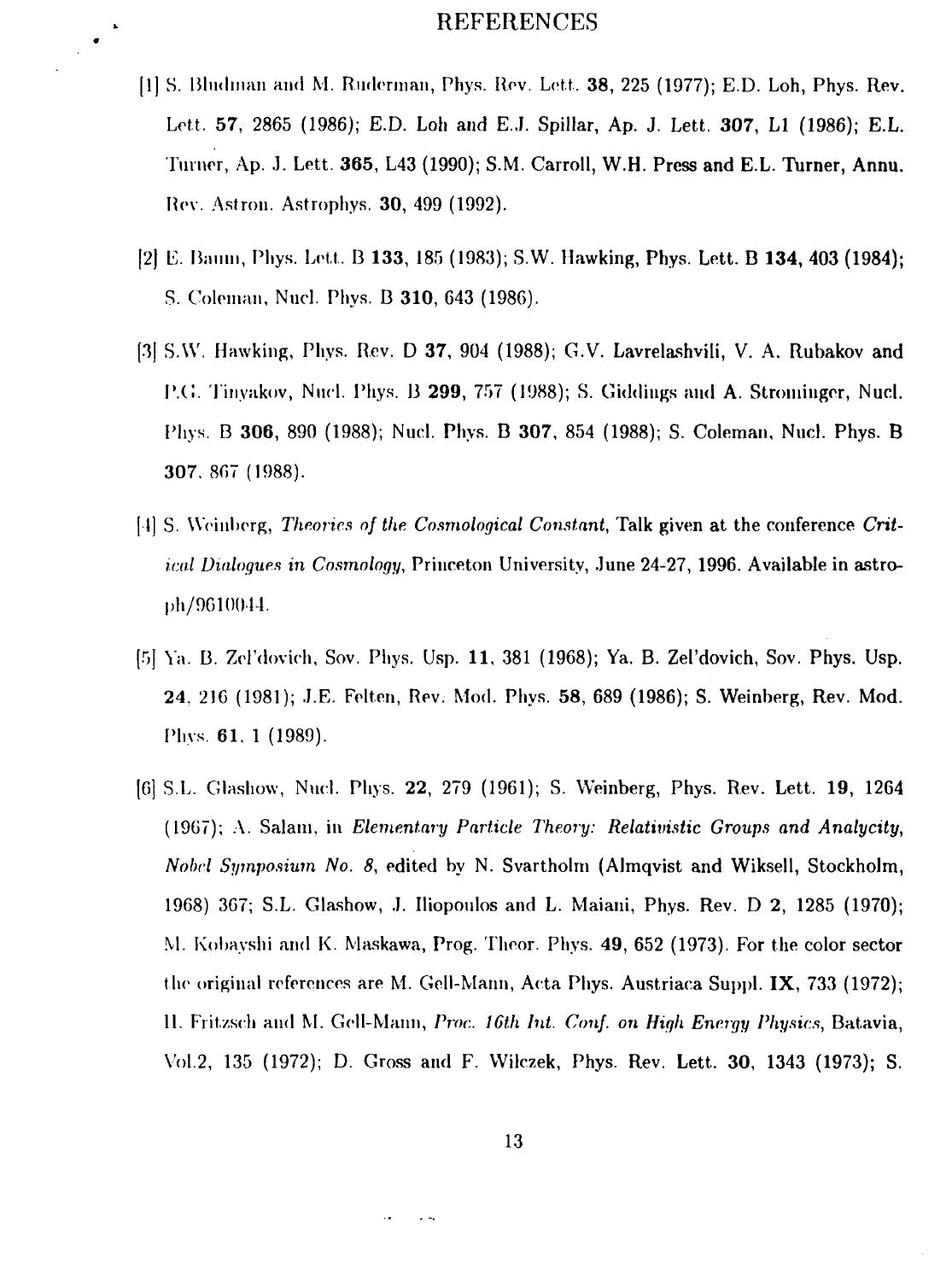Weinbcrg, Phys. Rev. Lett. **31,** 494 (1973); H. Fritzsrh, M. Cell-Mann and H. Lcutwyler, Phys. Lett. B 47, 365 (1973).

- [7] P.W. Higgs, Phys. Lett. **12**, 132 (1964); P.W. Higgs, Phys. Rev. **145**, 1156 (1966); P.W.B. Kibble, Phys. Rev. **155,** 1554 (1967).
- [8] G. 't Hooft, Nucl. Phys. B **35,** 167 (1971).
- [9] G. Kane, C. Kolda and J.D. Wells, Phys. Rev. Lett. 70, 2686 (1993).
- [10] J.L. Lopez and D.V. Nanopoulos, Mod. Phys. Lett. A 9, 2755 (1994).
- [11] E. Witten, Int. J. Mod. Phys. 10, 1247 (1995).
- [12] K. Lane, *Technicolor,* Invited talk given at the *International Conference on the History* of Original Ideas and Basic Discoveries in Particle Physics, Erice Conference (1994).
- **[13] J.** Schechter and Y. Ueda, Phys. Rev. D 8, 484 (1973); H. Fritzsch and P. Minkowski, Phys. Lett. B 63, 99 (1976); P. Langacker and G. Segre, Phys. Rev. Lett. 39, 259 (1977); B.W. Lee and S. Weinberg, Phys. Rev Lett. 38, 1237 (1977); M. Singer, J.W.F. Valle and J. Schechter. Phys. Rev. D 22, 738 (1980).
- **[14]** F. Pisano and V. Pleitez, Phys. Rev. D 46, 410 (1992); P.H. Fratnpton, Phys. Rev. Lett. 69, 2889 (1992); R. Foot, O.F. Hernandez, F. Pisano and V. Pleitez, Phys. Rev. D 47, 2918 (1993).
- [15] F. Pisano, Mod. Phys. Lett. A 11, 2639 (1996).
- [16] D.G. Dumm, F. Pisano and V. Pleitez, Mod. Phys. Lett. A 9, 1609 (1994).
- [17] J.C. Montero. F. Pisano and V. Pleitez, Phys. Rev. D 47, 2918 (1993).
- [18] J.T. Liu, Phys. Rev. D 50, 542 (1994); J.T. Liu and D. Ng, Phys. Rev. D 50, 548 (1994).
- [19] **JoAnne** L. Hewett, *Extended Gauge Sectors at Linear Colliders, Workshop on Physics*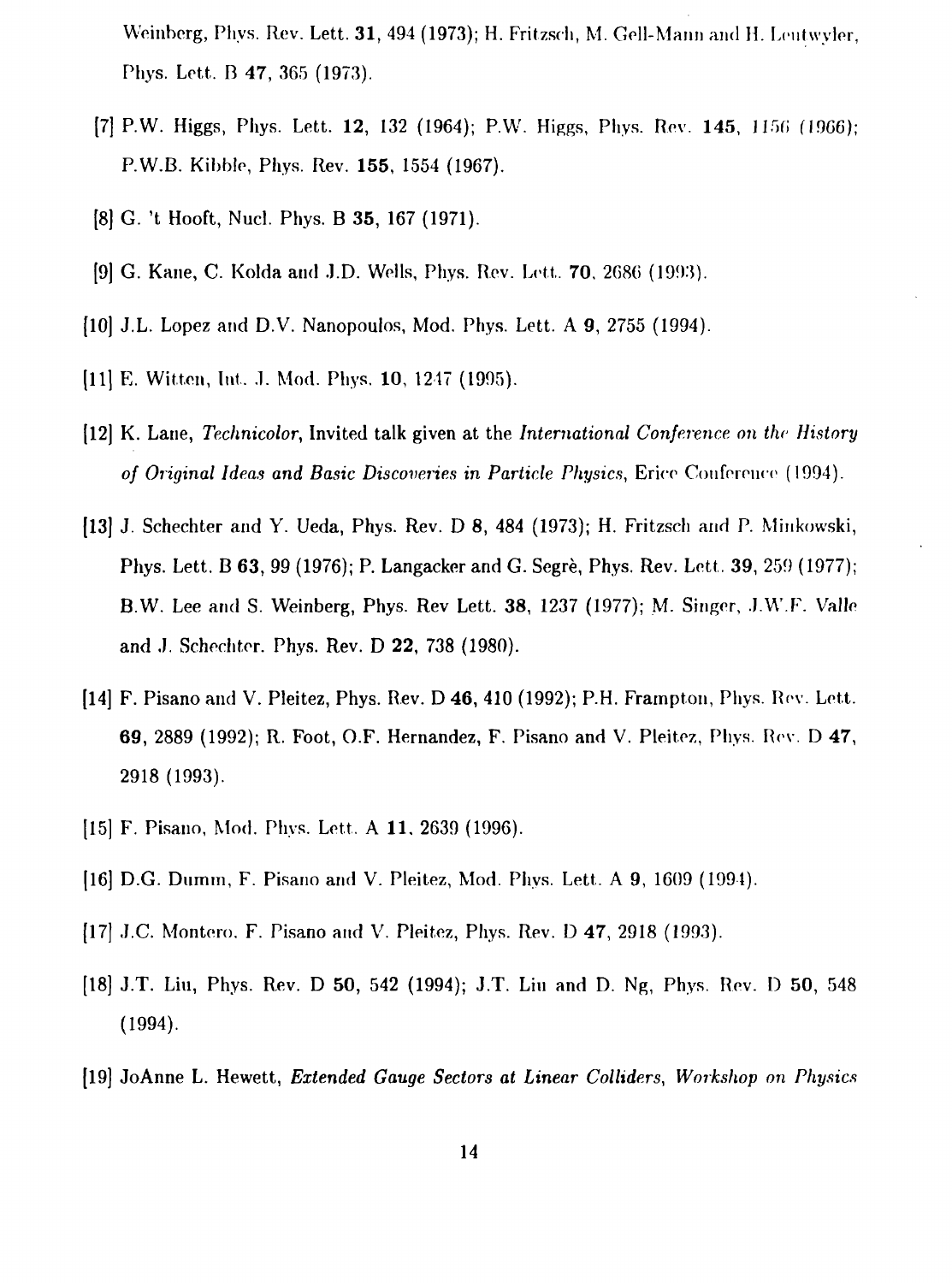and Experiments with  $e^+e^-$  Colliders, Waikoloa. Hawaii (1993). Available in heppli/9308321.

- [20] J. Agrawal, P.H. Frampton and D. Ng, Nucl. Phys. B **386,** 267 (1992); P.H. Frampton, D. Ng, T.W. Kephart and T.C.Yuan, Phys. Lett. B **317,** 369 (1993); P.H. Frampton, J.T. Liu, B.C. Rasco and D. Ng, Mod. Phys. Lett. A 9, 1975 (1994); F. Cuypers and S. Davidson, *Dileptons: Present Limits and Future Prospects,* PSI-PR-96-21, available in hep-ph/9609487.
- [21] K. Sasaki, K. Tokiislmku, S. Yamada and Y. Yamazaki, Phys. Lett. B **345,** 495 (1995).
- [22] M. ()/(•!•, Phys. Lett. B **337,** 324 (1994); F. Pisano, J.A. Silva-Sobrinho and M.D. Tonassc, Phys. Lett. B **388,** 338 (1996).
- [23] D. Ng, Phys. Rev. D 49, 4805 (1994).
- [24] P.H. Fiampton, P.I. Krastev and J. Liu, Mod. Phys. Lett. A 9, 761 (1994).
- [25] R. Barbieri and R.N. Mohapatra, Phys. Lett. B **218,** 225 (1989); J. Liu, Phys. Lett. B **225,** 148 (1989).
- [26] P.B. Pal, Phys. Rev. D **52,** 1659 (1995).
- [27] V. Pleitez and M.D. Tonasse, Phys. Rev. D 48, 5274 (1993).
- [28] T.Y. Duong and E. Ma, Phys. Lett. B **316,** 307 (1993).
- [29] T.Y. Duong and E. Ma, .1. Phys. G **21,** 159 (1995).
- [30] M.B. Voloshin, Sov. J. Nucl. Phys. 48, 512 (1988); F. Pisano and T.A. Tran, ICTP, Trieste report IC/93/200, published in *Proceedings of the 14th Brazilian National Meeting on Particles and Fields,* The Brazilian Physical Society, 322 (1993); R. Foot, H.N. Long and T.A. Tran, Phys. Rev. D 50, R34 (1994); F. Pisano and V. Pleitez, Phys. Rev. D **51,** 3865 (1995).